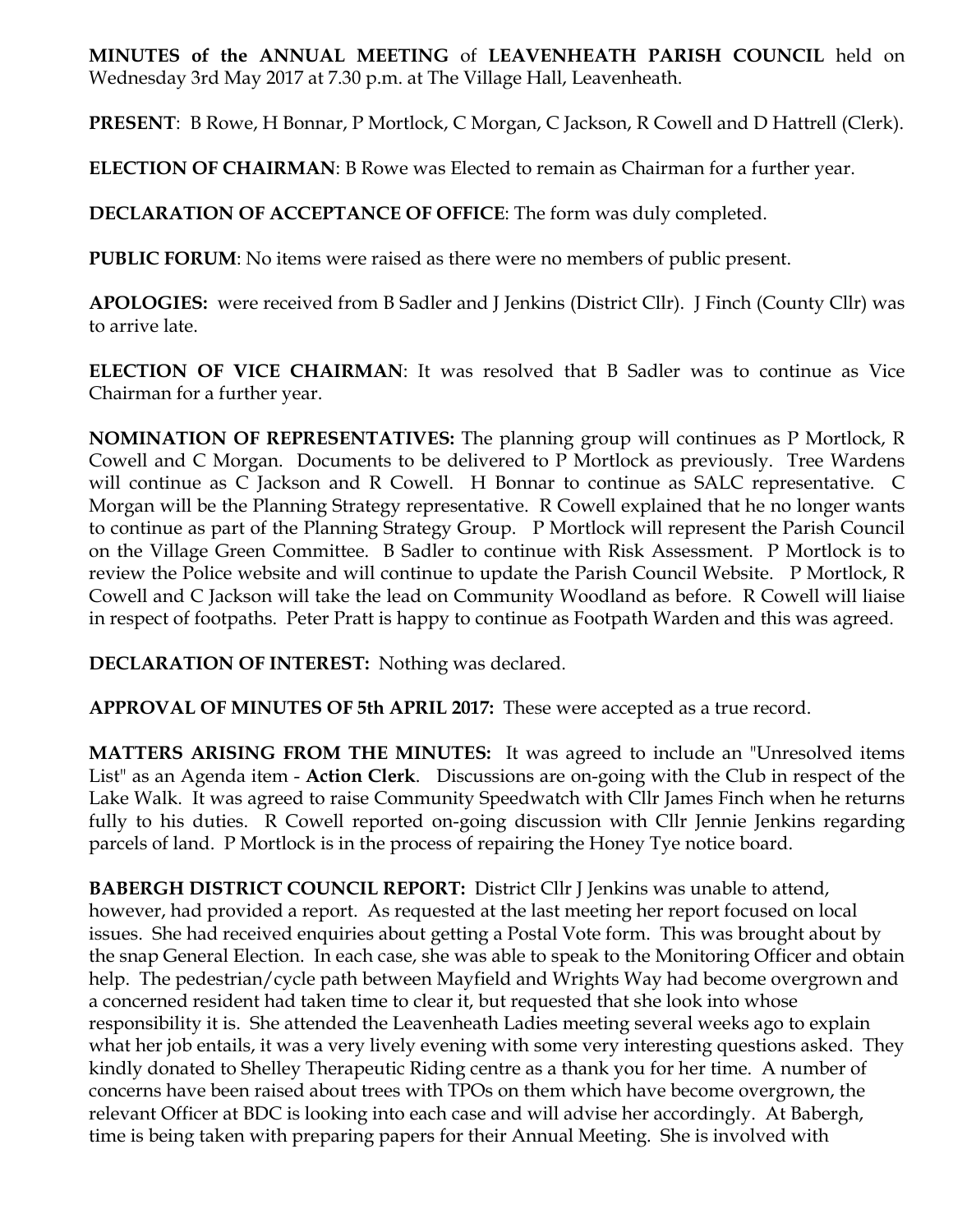interviewing Architects/ Planning Consultants regarding the Hadleigh HQ, some exciting plans will be coming forward and public consultation around this issue will be vital.

**POLICE REPORT**: There was no report, however, P Mortlock had provided a link showing our crime figures that can be accessed from our website. From the latest figures for February 2017, out of the 246 incidents in Babergh Area, 5 were in the Parish.

**SUFFOLK COUNTY COUNCIL REPORT:** No report was provided.

**CORRESPONDENCE:** The report had been issued ahead of the meeting and key areas were discussed. The letter from Konings was discussed and it was agreed to invite representatives to provide a short explanation of the proposals during the forum at the start of the June Meeting - **Action Clerk**. In the meantime the Chairman will reply to Stoke by Nayland Parish Council. There has been a further acknowledgment from Iconfair that investigation is on-going in relation to Church path ditch.

**HIGHWAYS**: Nothing was raised.

**FINANCE:** The bank balances as at 3rd May 2017 were **£31337.26** in the Community Account, **£15344.15** in the Reserve Account making a total of **£46681.41**. The Parish Council had been made aware, by the leaders of Ladybirds Pre-School, of the sudden withdrawal of their government grant for premises rent. The Parish Council resolved to make available £1000 towards their ongoing renting of Leavenheath Village Hall. It was agreed to purchase a replacement bench for the Village Green in the sum of £355 plus VAT - this has a 25 year guarantee and is maintenance free. It was also agreed to review the insurances along with the Annual Risk Assessment in the autumn/early winter 2017. The Annual Accounts and Audit Submission for year ending 31st March 2017 were duly approved by the Parish Council.

## **The following were authorised for payment: -**

**Total £2476.00**

| 1444     | 519.97  | <b>SALC</b>                | Subscription       |
|----------|---------|----------------------------|--------------------|
| 1445     | 408.27  | D K Hattrell               | Clerk's Salary     |
| 1446     | 95.40   | <b>Inland Revenue Only</b> | Clerk's deductions |
| 1447     | 160.76  | <b>SCC</b> - Pension ACC   | Clerk's Pension    |
| 1448     | 291.60  | Tree & Lawn Co Ltd         | V Green            |
| Funds Tr | 1000.00 | Ladybirds Pre-School       | Grant under S137   |
|          |         |                            |                    |

**REPORTS FROM ORGANISATIONS AND REPRESENTATIVES :** Reports were given from the Village Hall, Village Green and the Tree Wardens. The various AGM's had been scheduled. It was agreed the oak trees bordering the Village Green would be the responsibility of the Village Green. The Parish Council agreed to fund the necessary work to the same to give high traffic clearance. An estimate had been obtained also including work to cherries. It was agreed for C Jackson to liaise with P Gant at County Highways in respect of the cherries and approval was given to proceed with the work to the oaks subject to a breakdown from the Tree Surgeon and the cost not exceeding £350 - **Action C Jackson**.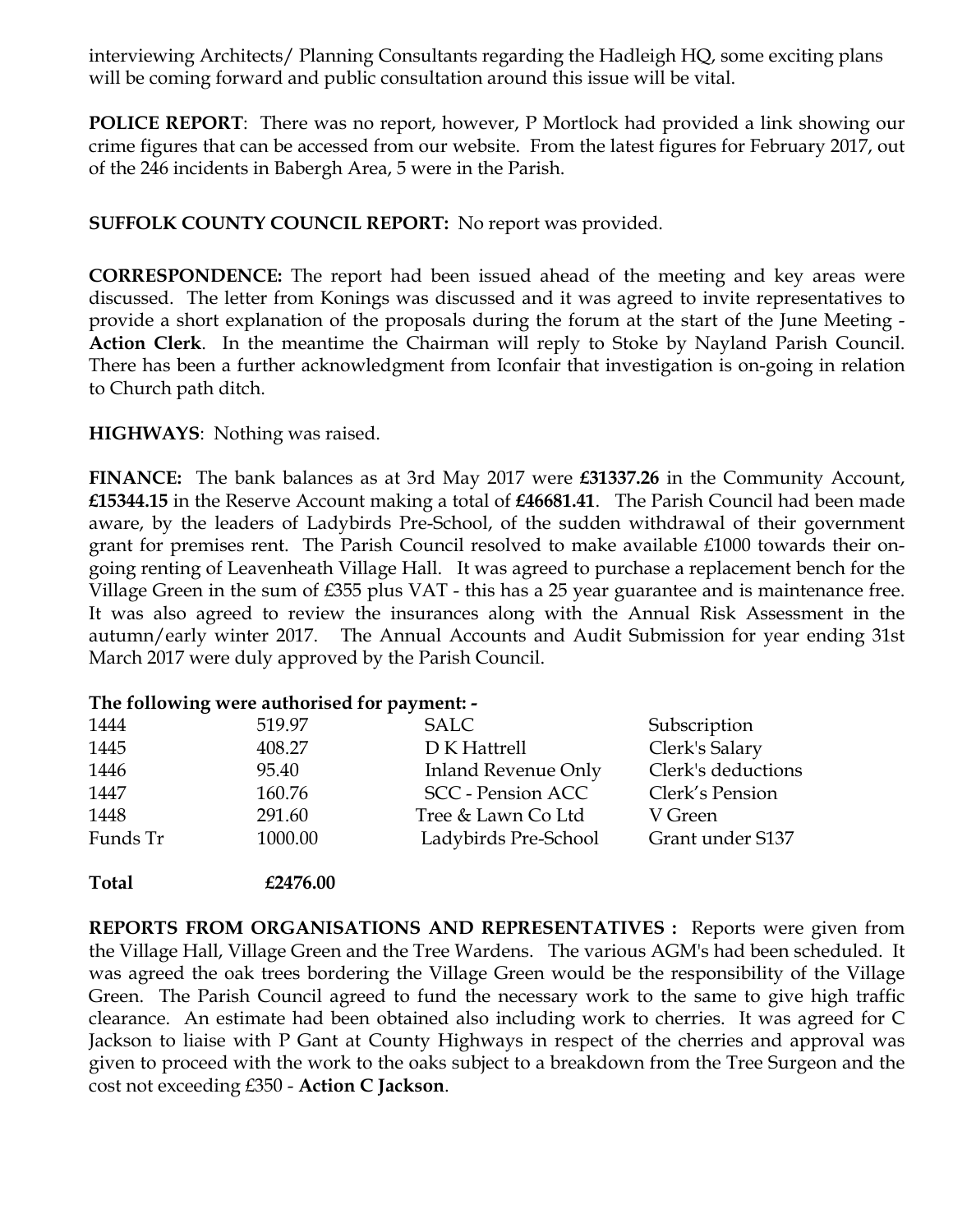**IDEAS TO IMPROVE THE VILLAGE:** R Cowell reported concerns about limited access by the Fire Service in the event of an emergency at Rowans Way in view of parking by residents.

**ARRANGEMENTS FOR THE ANNUAL PARISH MEETING**: The Meeting had been scheduled for 30th May as the Scouts do not have a meeting on that date. It was agreed not to include a Police Report on the Agenda. The Chairman agreed to write to Village Organisations to encourage reports. Members to meet around 7.15 p.m. to set up for a 7.45 p.m. start. The Clerk will make contact in respect of the refreshments - **Action Clerk and Chairman**. In order the advertise the event, R Cowell and P Mortlock agreed to produce a leaflet and all members agreed to take a share for delivery - **Action All.** J Finch cannot make the meeting, however, he will provide a report to be read at the meeting.

**REPORTS AND QUESTIONS FROM CHAIRMAN AND MEMBERS**: C Morgan reported some activity near a field entrance. J Finch provided a telephone number for Traveller and Gypsy Liaison to report any developments - contact Peter Daniel on 07768 020810. R Cowell reported on the distribution of walk maps and also that notices about fire prevention have been installed at Royston Wood.

The meeting closed at **9.22 p.m**.